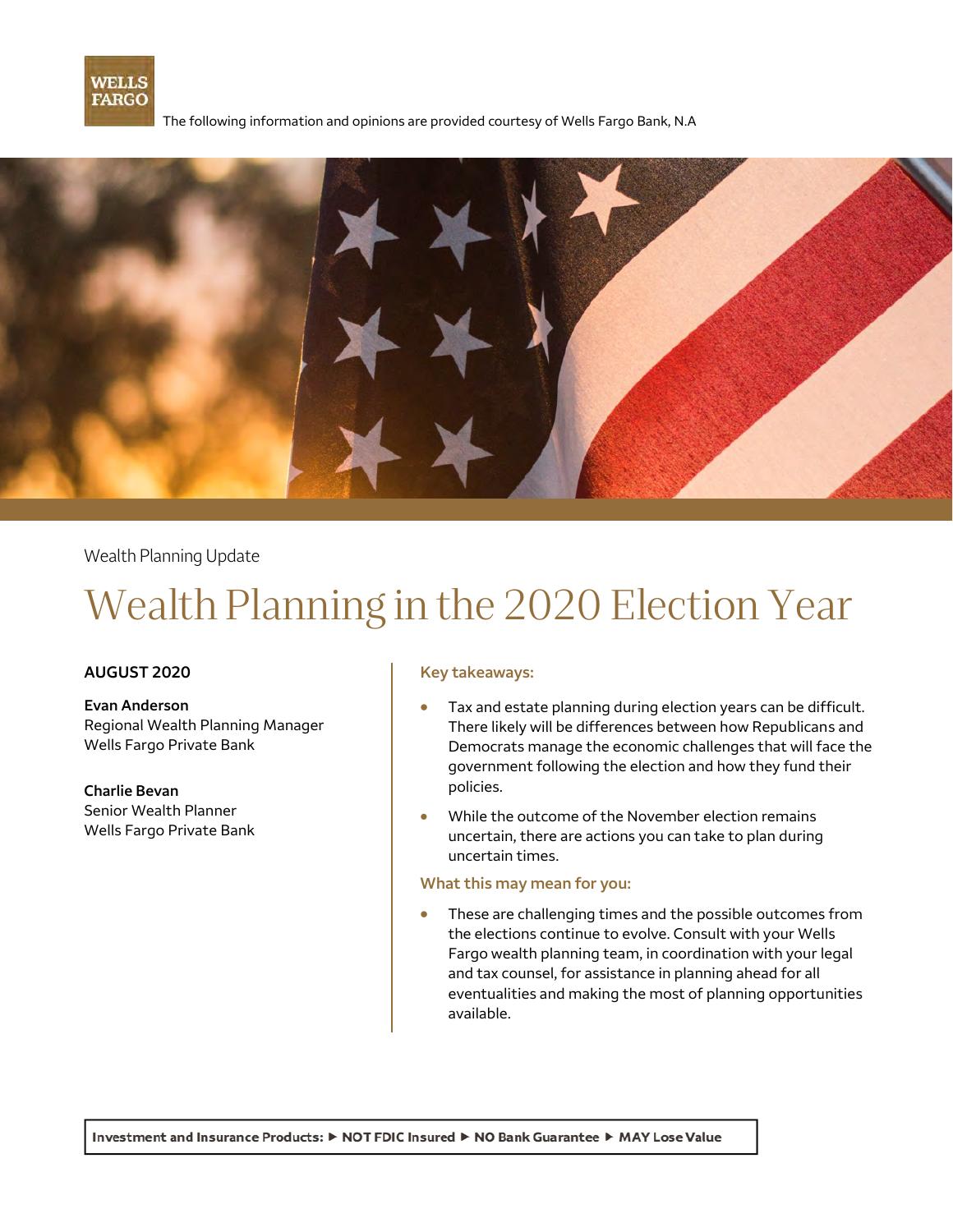Effective tax and estate planning in any election year can be difficult. This year is no exception with the added complexity of the worldwide pandemic, a national discussion over racial injustices, and the short- and long-term economic impacts of these events. While the outcome of the November election remains uncertain, whichever party wins likely will have to determine how to fund growing deficits. There are actions you can take now to plan efficiently in these uncertain times, potentially saving you money, taxes and avoiding potential headaches down the road.

### Elections facts and figures

While no one can safely predict the likely outcome of the elections, there is some analysis that is worthy of consideration:

#### **The US Senate**

Currently, the Republicans control the Senate by a margin of 53 to 47. This means the Democrats will need a net pick up of 4 seats to regain control of that chamber. Moreover, the Democrats have a statistical advantage in that they only have to defend 12 existing seats while the Republicans have 23.

According to the June 2020 Cook Political Report<sup>1</sup>, there is 1 Democratic seat leaning Republican with the remaining seats solidly in or leaning toward the Democratic column. The Republicans, on the other hand, have 5 seats seen as tossups with the remaining seats solidly in or leaning toward a Republican win. The key tossup races to keep an eye on include those in North Carolina, Arizona, Maine, Montana, and Colorado.

#### **The House of Representatives**

The House of Representatives currently consists of 232 Democrat seats, 198 Republican seats, 1 Libertarian, and 4 vacancies (3 of which are retiring Republicans). The Republicans need a net gain of 20 seats to regain control of this chamber. According to the latest Cook Report, there are 25 seats seen as toss ups with 15 currently or previously held by Democrats and 10 by Republicans. Iowa, Texas, and Georgia each have multiple vacancies seen as toss ups.<sup>1</sup>

#### **The Presidency**

Finally, the Presidential election is just beginning to get into full swing with a long way to go until the November elections. Rapid-fire events have upended the 2020 presidential race in this campaign, flip-flopping from polls tilted toward Trump as recently as March to the widening gap favoring the former vice president over the past month.<sup>2</sup>

 $\overline{a}$ 

<sup>&</sup>lt;sup>1</sup> June 2020 Cook Political Report

<sup>2</sup> [Wells Fargo Investment Institute: Policy, Politics & Portfolios,](https://wim.sp.wellsfargo.net/wfii/PolicyPoliticsPortfolios/Advantage%20Democrats.pdf) July 30, 2020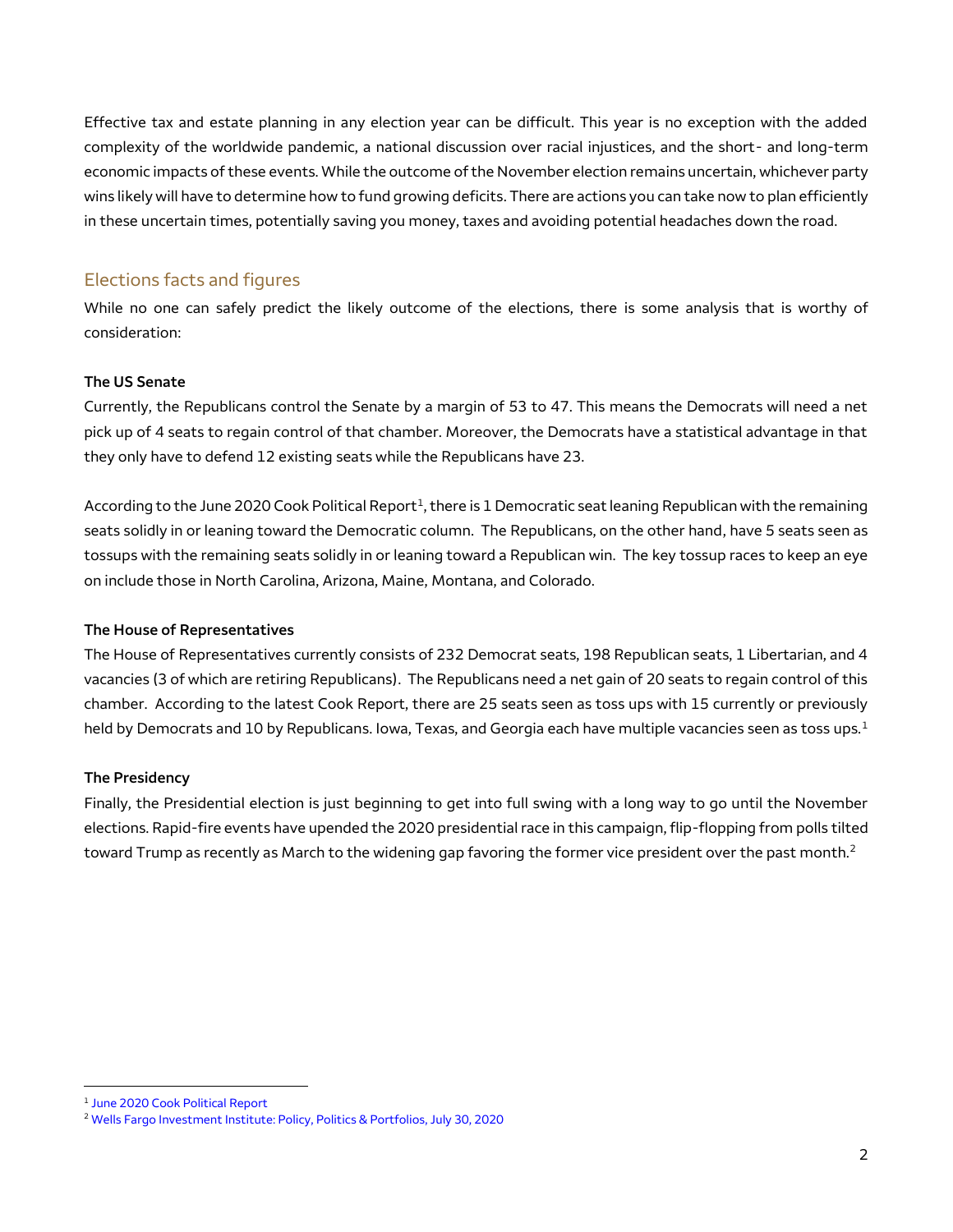# Comparison of Current Proposals:

Below is a comparison between the current tax laws and the proposals laid out by presidential candidate Joe Biden. At the time of this publication, there has not been a Republican proposal to address the federal deficit in light of the pandemic.

| Area of Impact                                                  | Current Law                                                                                                                   | <b>Biden Tax Proposal</b>                                                                                         |
|-----------------------------------------------------------------|-------------------------------------------------------------------------------------------------------------------------------|-------------------------------------------------------------------------------------------------------------------|
| <b>Long Term Capital Gains and</b><br><b>Dividends Tax Rate</b> | 20% (plus 3.8% net investment tax)                                                                                            | 39.6% on taxable income over \$1<br>million (plus 3.8% net investment<br>tax)                                     |
| <b>Individual Ordinary Income Tax</b><br>Rates                  | 37% top bracket                                                                                                               | 39.6% on taxable income over \$1<br>million                                                                       |
| <b>Itemized Deductions</b>                                      | <b>Eliminates Pease deductions</b><br>through 2025                                                                            | Caps value of itemized deductions<br>at 28%                                                                       |
| <b>Corporate Tax Rate</b>                                       | 21%                                                                                                                           | 28%                                                                                                               |
| <b>Small Business Tax Rate</b>                                  | 37% top bracket                                                                                                               | 39.6%; phases out 20% qualified<br>business deduction for taxable<br>income over \$400,000                        |
| <b>Payroll Taxes</b>                                            | 12.4% on taxable income up to<br>\$137,700, indexed for inflation                                                             | Would expand to include all taxable<br>income over \$400,000                                                      |
| <b>Tax Basis Step Up</b>                                        | Step up in basis at death                                                                                                     | Eliminates step up in basis at death;<br>replaces it with carryover basis with<br>possible "deemed" sale at death |
| <b>Estate and Gift Tax Exemption</b>                            | \$11.58 million individual;<br>\$23.16 million/couple                                                                         | \$1-\$5 million/individual;<br>\$2-\$10 million/couple                                                            |
| <b>Estate Tax Rates</b>                                         | 40%                                                                                                                           | 40%-80%                                                                                                           |
| 1031 ("like-kind") Exchanges                                    | Deferral of capital gains upon sale<br>of investment real estate if<br>proceeds are reinvested in other<br>like-kind property | Would eliminate like-kind<br>exchanges for taxpayers with<br>annual taxable income over<br>\$400,000              |

**Source: [Unpacking Biden's Tax Plan for Capital Gains](https://taxfoundation.org/joe-biden-tax-proposals/)**